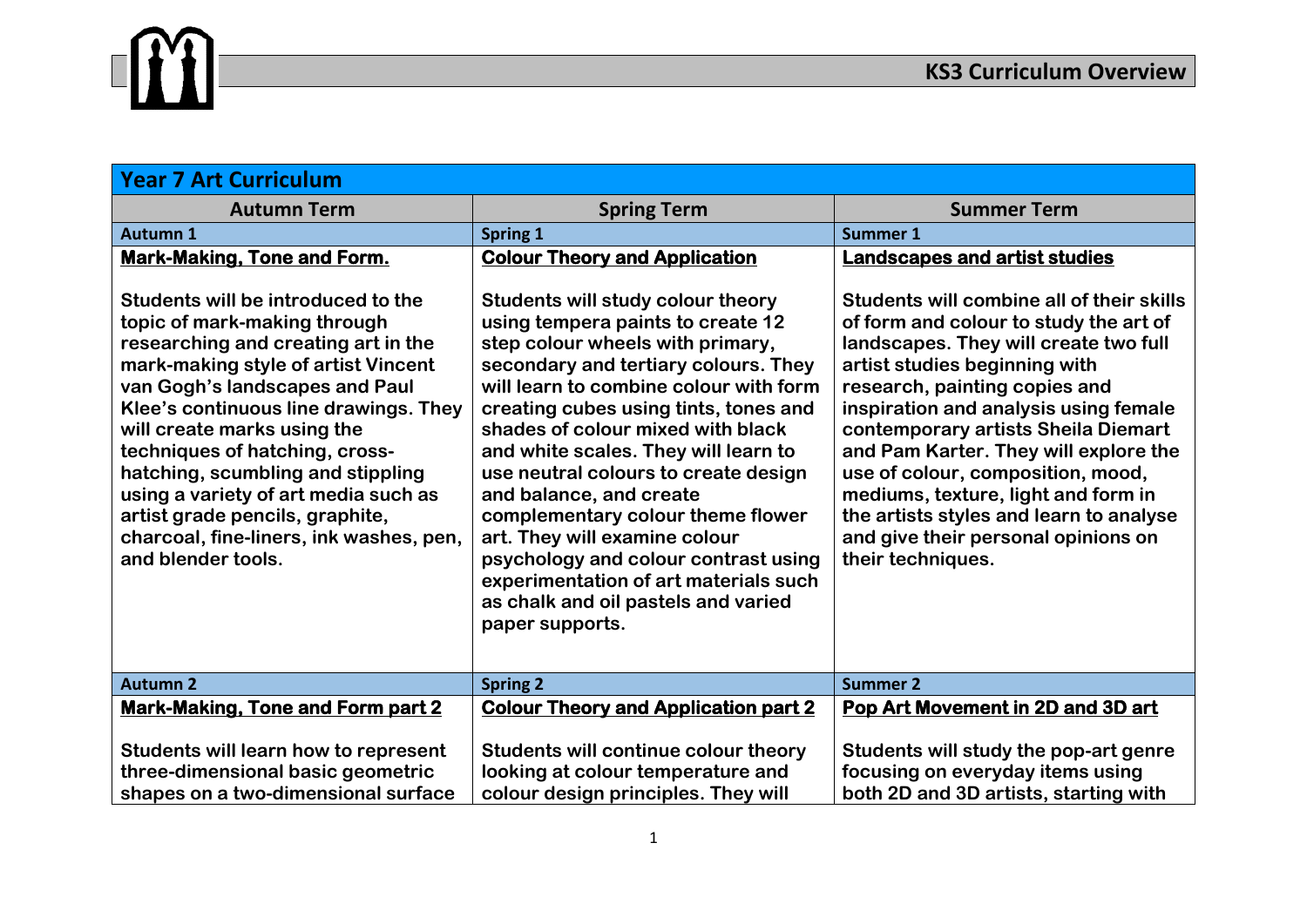

| <b>Year 8 Art Curriculum</b>                                                                                                                                                                                                                                                                                                                                                                                                              |                                                                                                                                                                                                                                                                                                                                                                                                                                         |                                                                                                                                                                                                                                                                                                                                                                                                                                                             |
|-------------------------------------------------------------------------------------------------------------------------------------------------------------------------------------------------------------------------------------------------------------------------------------------------------------------------------------------------------------------------------------------------------------------------------------------|-----------------------------------------------------------------------------------------------------------------------------------------------------------------------------------------------------------------------------------------------------------------------------------------------------------------------------------------------------------------------------------------------------------------------------------------|-------------------------------------------------------------------------------------------------------------------------------------------------------------------------------------------------------------------------------------------------------------------------------------------------------------------------------------------------------------------------------------------------------------------------------------------------------------|
| <b>Autumn Term</b>                                                                                                                                                                                                                                                                                                                                                                                                                        | <b>Spring Term</b>                                                                                                                                                                                                                                                                                                                                                                                                                      | <b>Summer Term</b>                                                                                                                                                                                                                                                                                                                                                                                                                                          |
| <b>Autumn 1</b>                                                                                                                                                                                                                                                                                                                                                                                                                           | Spring 1                                                                                                                                                                                                                                                                                                                                                                                                                                | <b>Summer 1</b>                                                                                                                                                                                                                                                                                                                                                                                                                                             |
| Portraits in theory and practice                                                                                                                                                                                                                                                                                                                                                                                                          | <b>Patterns and Viewpoints</b>                                                                                                                                                                                                                                                                                                                                                                                                          | Printmaking                                                                                                                                                                                                                                                                                                                                                                                                                                                 |
| Students will be introduced to the<br>history of portraits and discover<br>portrait viewpoints using images of<br>the queen. They will study historical<br>portrait old masters using Da Vinci's<br>Mona Lisa in line and shade, followed<br>by a study of Vermeer's 'Girl with<br>Pearl Earring' in colour and<br><b>Expressionist Edvard Munch's</b><br>distorted use of line in 'The Scream'.<br>Students will then compare these with | Students will be introduced to pattern<br>styles of repeat, half-drop, rotation,<br>tessellation, and reflection creating<br>3D pattern cubes. They will create<br>optical illusion patterns, and random<br>pattern art in the style of Beatriz<br>Milhazes, followed by geometric<br>patterns inspired by Frank Stella's<br>sculptures. They will conclude<br>patterns topic creating personal<br>Mandela round pattern art responses. | Students will be introduced to the art<br>styles of printmaking and its tools,<br>both intaglio etching styles and<br>collagraph raised printing methods to<br>create prints of their original art using<br>paint and inks. They will use a variety<br>of surfaces and textures such as<br>silver car, wool and foam plates, to<br>research and create stamps inspired<br>by political street print artist Banksy<br>and then create flower prints inspired |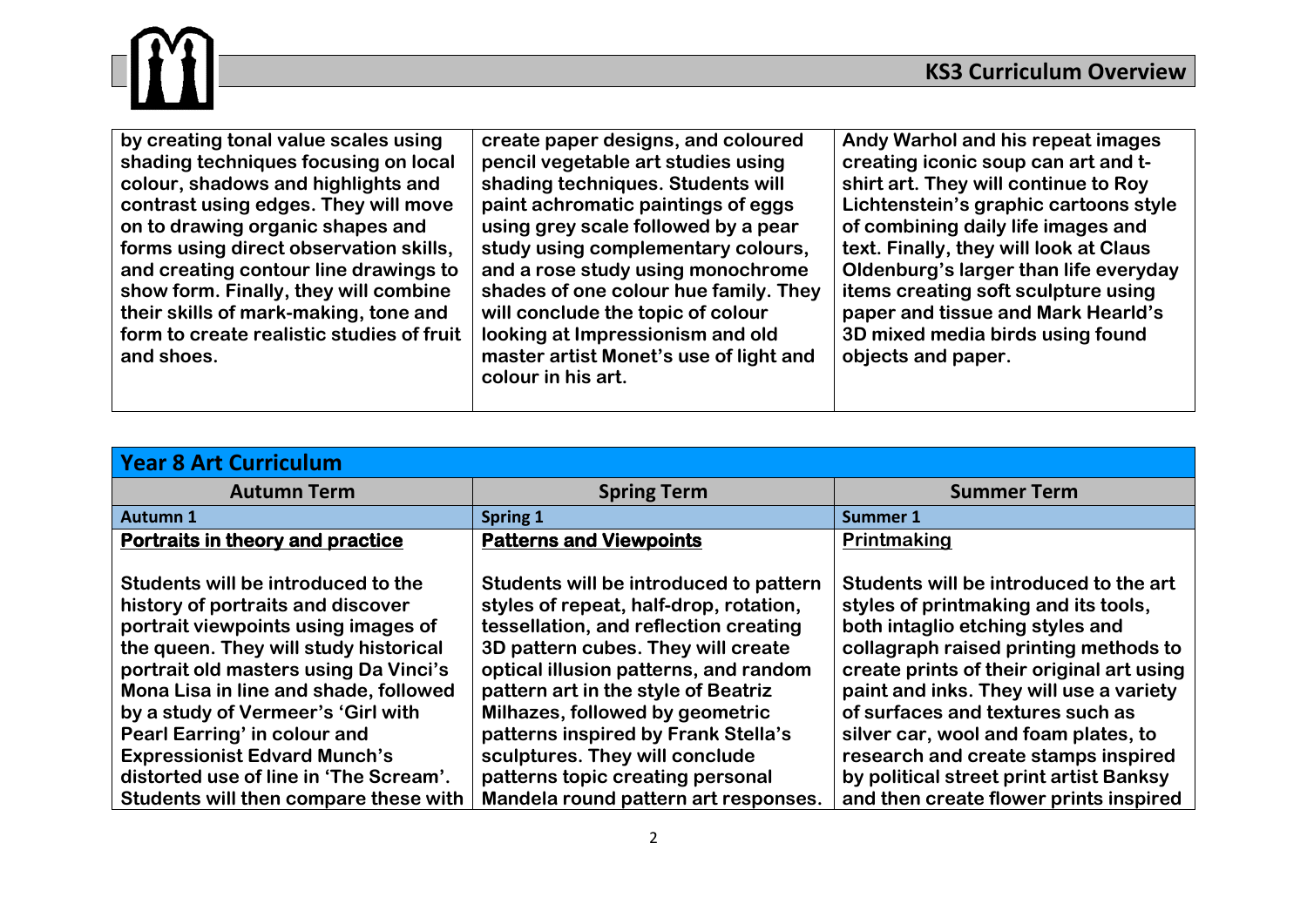## m

| modern portraiture artists using<br>mixed media artist Loui Jover<br>creating side profiles on newsprint<br>and Christina Papiaganni's use of<br>values and 'non-realistic' colour to<br>create more abstract faces.                                                                                                                                                                                                                                                                                                                                                                                                                                                         | They will then study viewpoints and<br>proportions starting with one-point<br>linear perspective scenes and 3D<br>letter art. They will draw objects from<br>different angles, and study scale and<br>enlargement in art using direct<br>observation. They will conclude the<br>theme of perspective looking at huge<br>scale in atmospheric perspective.                                                                                                                                                                                                                                                                               | by Illustrator Lisa Condgen. They will<br>create monoprints, scratch-art and<br>use marbling and resist methods to<br>further experiment with various<br>printmaking styles and techniques.                                                                                                                                                                                                                                                                                                                                                                                                                                   |
|------------------------------------------------------------------------------------------------------------------------------------------------------------------------------------------------------------------------------------------------------------------------------------------------------------------------------------------------------------------------------------------------------------------------------------------------------------------------------------------------------------------------------------------------------------------------------------------------------------------------------------------------------------------------------|-----------------------------------------------------------------------------------------------------------------------------------------------------------------------------------------------------------------------------------------------------------------------------------------------------------------------------------------------------------------------------------------------------------------------------------------------------------------------------------------------------------------------------------------------------------------------------------------------------------------------------------------|-------------------------------------------------------------------------------------------------------------------------------------------------------------------------------------------------------------------------------------------------------------------------------------------------------------------------------------------------------------------------------------------------------------------------------------------------------------------------------------------------------------------------------------------------------------------------------------------------------------------------------|
| <b>Autumn 2</b>                                                                                                                                                                                                                                                                                                                                                                                                                                                                                                                                                                                                                                                              | <b>Spring 2</b>                                                                                                                                                                                                                                                                                                                                                                                                                                                                                                                                                                                                                         | <b>Summer 2</b>                                                                                                                                                                                                                                                                                                                                                                                                                                                                                                                                                                                                               |
| Portraits in theory and practice part 2                                                                                                                                                                                                                                                                                                                                                                                                                                                                                                                                                                                                                                      | <b>Cubism</b>                                                                                                                                                                                                                                                                                                                                                                                                                                                                                                                                                                                                                           | <b>Negative Positive Art</b>                                                                                                                                                                                                                                                                                                                                                                                                                                                                                                                                                                                                  |
| Students will study practical portrait<br>drawing construction skills focusing<br>on broader facial proportions, and<br>then individual skills of eyes, nose,<br>mouth, lips, ears, hair and hands<br>using both artist pencils and paints.<br>They will use experimentation to<br>create rainbow dripping eyes and<br>then this will be followed by creating<br>full monochrome portraits of a girl<br>using grey scale values. They will<br>learn several transfer methods such<br>as graphite tracing and carbon<br>copies to aid their drawing skills and<br>enable them to focus on value<br>shading and colour skills. They will<br>conclude portraiture with creating | <b>Students will start with researching</b><br>Cubism art movement and how they<br>broke the rules of perspective by<br>creating a Cubism information page<br>and discover its history and<br>influences of primitive African art.<br>They will create a mixed media<br>African mask, followed by art pieces<br>in the collage Cubism style of<br>founding fathers Picasso and Braque<br>using Cubism symbols of music,<br>guitars, use of repetition, colour<br>experimentation and distortion of 3D<br>forms. They will conclude with<br>creating painted art in the Cubism<br>landscape painting style of Cubism<br>master, Cezanne. | Students will learn to create negative<br>positive space designs as a<br>composition tool for creating balance.<br>They will recreate the famous<br>face/vase art experiment to discover<br>how the left and right sides of the<br>brain work with art. They will draw<br>both positive and negative images of<br>a barstool, and create drawings that<br>focus on the spaces around objects<br>and not the objects themselves. They<br>will draw branches, and flower vases<br>using negative patterns and use<br>masking methods to create further<br>designs with words and then learn to<br>combine positive and negative |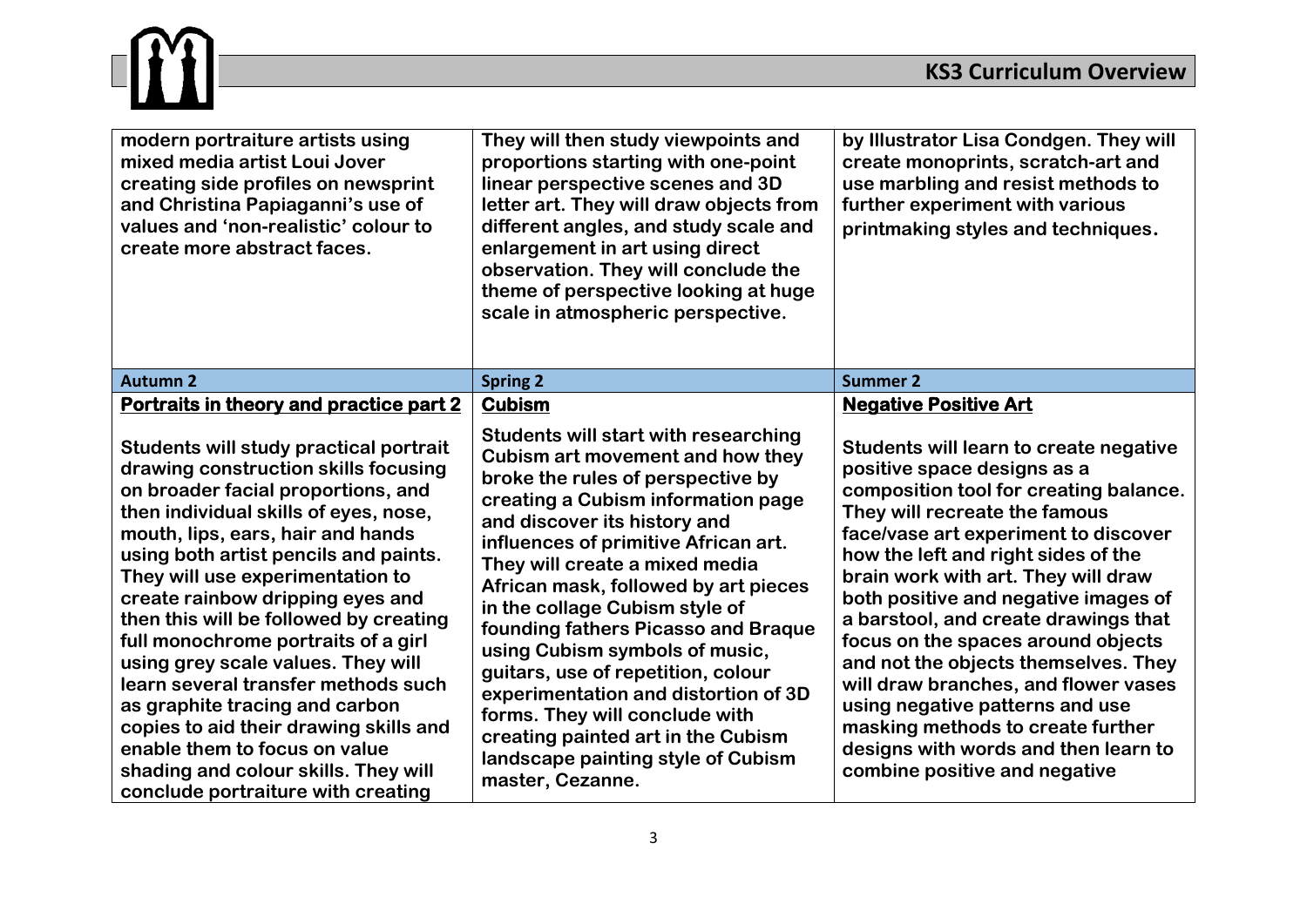

| <b>Year 9 Art Curriculum</b>            |                                        |                                       |
|-----------------------------------------|----------------------------------------|---------------------------------------|
| <b>Autumn Term</b>                      | <b>Spring Term</b>                     | <b>Summer Term</b>                    |
| <b>Autumn 1</b>                         | Spring 1                               | <b>Summer 1</b>                       |
| <b>Foundations of drawing technical</b> | <b>Artist study and inspiration</b>    | <b>Mixed Media</b>                    |
| skills (Tea Party Theme)                |                                        |                                       |
|                                         | Students will then put their drawing   | Students will focus on mixed media,   |
| Students will deepen their              | and colour foundations to work and     | looking at the combining of different |
| foundational skills throughout the      | discover the art of two contemporary,  | art mediums and experimentation to    |
| year with a tea-party theme. They will  | realistic styled tea-party themed      | represent both 2D and 3D art. They    |
| learn line and tone, drawing            | artists Wayne Theibauld and Joel       | will start with creating cupcake      |
| construction methods such as            | Penkman. They will create full studies | collages inspired by artist Nancy     |
| envelope drawing big to small,          | of research, painting two images for   | Standlee, using cut and torn paper    |
| shading values, contrasts, and          | each artist, art analysis and personal | effects, followed by a 3D cake soft   |
| objects from different angles through   | opinion. They will use both acrylic    | sculpture using sponges and acrylics. |
| drawing teacups, jugs, and cupcakes.    | paints and coloured pencils to paint a | They will then create texture mosaics |
| They will learn blending methods        | study of a slice of cake, a gumball    | inspired by artist Jeanie baker using |
| using values through exercises for      | machine, doughnuts and biscuits to     | dried legumes and finish the topic    |
| matte, shiny and reflective surfaces.   | compare and contrast the different     | with a study on artist Christoff      |
| They will create an achromatic          | styles of these artists drawing and    | Neiman who combines graphic           |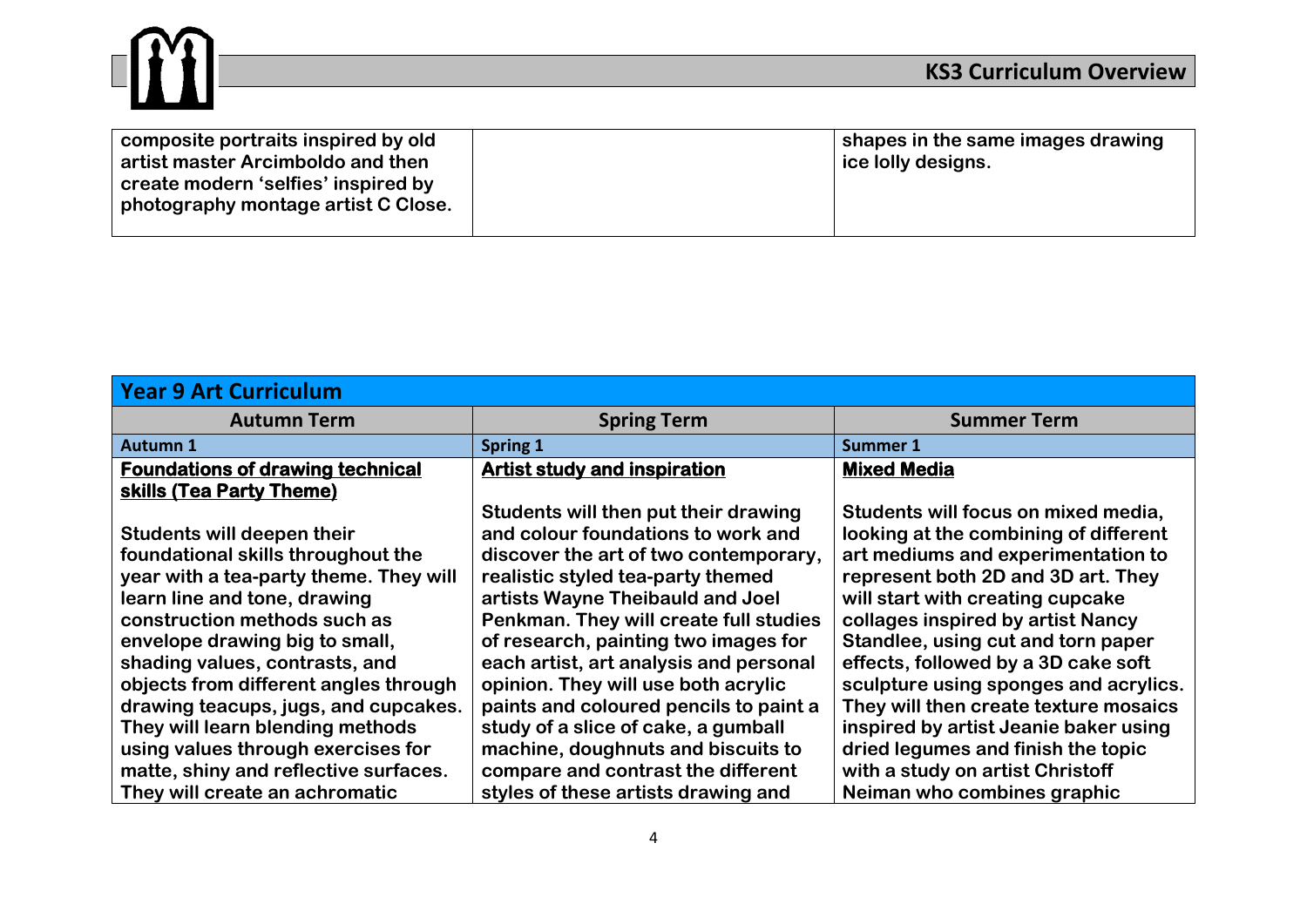

<u> 1980 - Johann Barbara, martxa a</u>

| painting study of a sphere and draw<br>truffles using pencils in grey scale.<br>They will draw direct observation of<br>bottles and cups and draw reflections<br>inspired by MC Escher's art.                                                                                                                                                                                                                                                                                                                                                                                                                                                                                                                                                                                                                                              | painting realistic tea party images.                                                                                                                                                                                                                                                                                                                                                                                                                                                                                                                                                                                                                                                                                                                                                 | designs with found objects, creating<br>art using teabags and mixed media.                                                                                                                                                                                                                                                                                                                                                                             |
|--------------------------------------------------------------------------------------------------------------------------------------------------------------------------------------------------------------------------------------------------------------------------------------------------------------------------------------------------------------------------------------------------------------------------------------------------------------------------------------------------------------------------------------------------------------------------------------------------------------------------------------------------------------------------------------------------------------------------------------------------------------------------------------------------------------------------------------------|--------------------------------------------------------------------------------------------------------------------------------------------------------------------------------------------------------------------------------------------------------------------------------------------------------------------------------------------------------------------------------------------------------------------------------------------------------------------------------------------------------------------------------------------------------------------------------------------------------------------------------------------------------------------------------------------------------------------------------------------------------------------------------------|--------------------------------------------------------------------------------------------------------------------------------------------------------------------------------------------------------------------------------------------------------------------------------------------------------------------------------------------------------------------------------------------------------------------------------------------------------|
| <b>Autumn 2</b>                                                                                                                                                                                                                                                                                                                                                                                                                                                                                                                                                                                                                                                                                                                                                                                                                            | <b>Spring 2</b>                                                                                                                                                                                                                                                                                                                                                                                                                                                                                                                                                                                                                                                                                                                                                                      | <b>Summer 2</b>                                                                                                                                                                                                                                                                                                                                                                                                                                        |
| <b>Foundations of colour technical skills</b><br>(Tea Party Theme)                                                                                                                                                                                                                                                                                                                                                                                                                                                                                                                                                                                                                                                                                                                                                                         | <b>Artist study and inspiration part 2 and</b><br>graphic design                                                                                                                                                                                                                                                                                                                                                                                                                                                                                                                                                                                                                                                                                                                     | <b>Pottery sculpture and glazing</b><br>techniques                                                                                                                                                                                                                                                                                                                                                                                                     |
| <b>Students will expand their colour</b><br>theory knowledge studying the<br>classic colour wheel for paint using<br>red, yellow and blue as its primaries,<br>as well as colour theories for light<br>which used red, blue, green as its<br>primaries and ink systems which uses<br>yellow, cyan, magenta and black as<br>its primaries. They will discover<br>further colour methods for organising<br>colour such as Andrew Zorn's limited<br>palate and Frank Riley's Munsell<br>system of adding grey to colours.<br>They will create colour temperature<br>fairy cakes, primary and secondary<br>cup stacks, saturation scale cubes,<br>colour charts with mother colour and<br>use acrylics to paint monochrome<br>chocolate truffles. They will conclude<br>with watercolour colour skills and<br>experimentation such as glazing, | Students will then complete one<br>further artist study in a looser<br>impressionist painting style of female<br>modern artist tea party themed Merrill<br>Webber to compare to the more<br>realistic styles of their first two<br>artists. They will then study a unit on<br>graphic design artists Orla Walsh and<br><b>Illustrator Georgina Luck focusing on</b><br>the combination of art and text. They<br>will create a coke can combining<br>coloured pencil drawing on black<br>paper with magazine text in the style<br>of Orla Walsh and then a watercolour<br>illustration painting of their initials<br>decorated with food images in the<br>style of Georgina Luck. They will<br>create a business logo to conclude<br>the topic combining art images with<br>word art. | <b>Students will conclude their KS3 with</b><br>a unit on pottery techniques and<br>procedures, starting with learning the<br>safety rules, and techniques for<br>creating small thumb pots using<br>modelling, coils and various<br>construction techniques. They will<br>move on to create tiles and 3D<br>sculptures, adding texture effects<br>using found objects and finally<br>various glazing and colour techniques<br>for pottery decoration. |